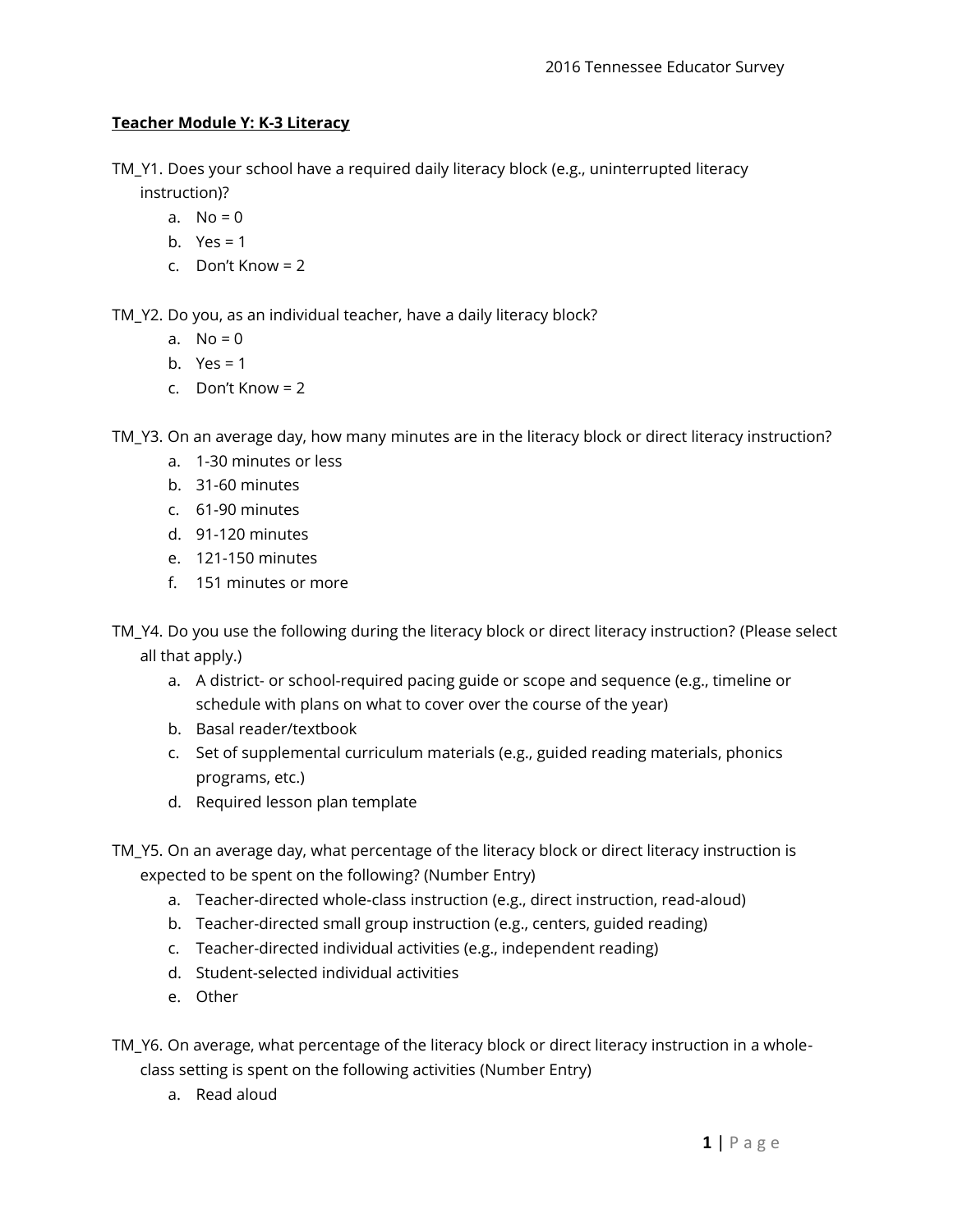- b. Shared reading
- c. Phonics/word study
- d. Phonemic awareness
- e. Writing
- f. Independent reading
- g. Partner reading
- h. Fluency
- i. Grammar study
- j. Vocabulary study
- k. Other

TM\_Y7. How much time do students in your class interact with the following types of texts during the literacy block or direct literacy instruction, on average?

|    |                                                                             | Not at | $1 - 15$ | 16-30   | $31 - 45$ | 46-60   | More than  |
|----|-----------------------------------------------------------------------------|--------|----------|---------|-----------|---------|------------|
|    |                                                                             | all    | minutes  | minutes | minutes   | minutes | 60 minutes |
|    | a. Complex or above grade-<br>level texts (often used<br>during read aloud) |        |          | 3       |           |         | 6          |
|    | b. Grade-level texts                                                        |        |          |         |           |         | b          |
|    | Instructional-level texts                                                   |        |          |         |           |         |            |
| d. | Independently-read texts                                                    |        |          |         |           |         |            |

TM\_Y8. How much time do students spend doing each of the following, on average?

|    |                                                       | Not at<br>all | $1 - 15$<br>minutes | 16-30<br>minutes | $31 - 45$<br>minutes | 46-60<br>minutes | More than<br>60<br>minutes |
|----|-------------------------------------------------------|---------------|---------------------|------------------|----------------------|------------------|----------------------------|
| a. | Reading texts<br>independently                        |               | 2                   | 3                | 4                    | 5                | 6                          |
|    | b. Listening to texts being<br>read                   |               | 2                   | 3                | 4                    | 5                | 6                          |
| c. | Responding to texts<br>through speaking or<br>writing |               | $\mathcal{P}$       | 3                | 4                    | 5                | 6                          |

TM\_Y9. On average during the school year, what percentage of time do students in your class interact with texts that are the following? (Number Entry)

- a. Non-fiction
- b. Fiction
- c. Average Time Total

TM\_Y10. What are your two most frequent sources for selecting read-aloud texts?

a. Basal reader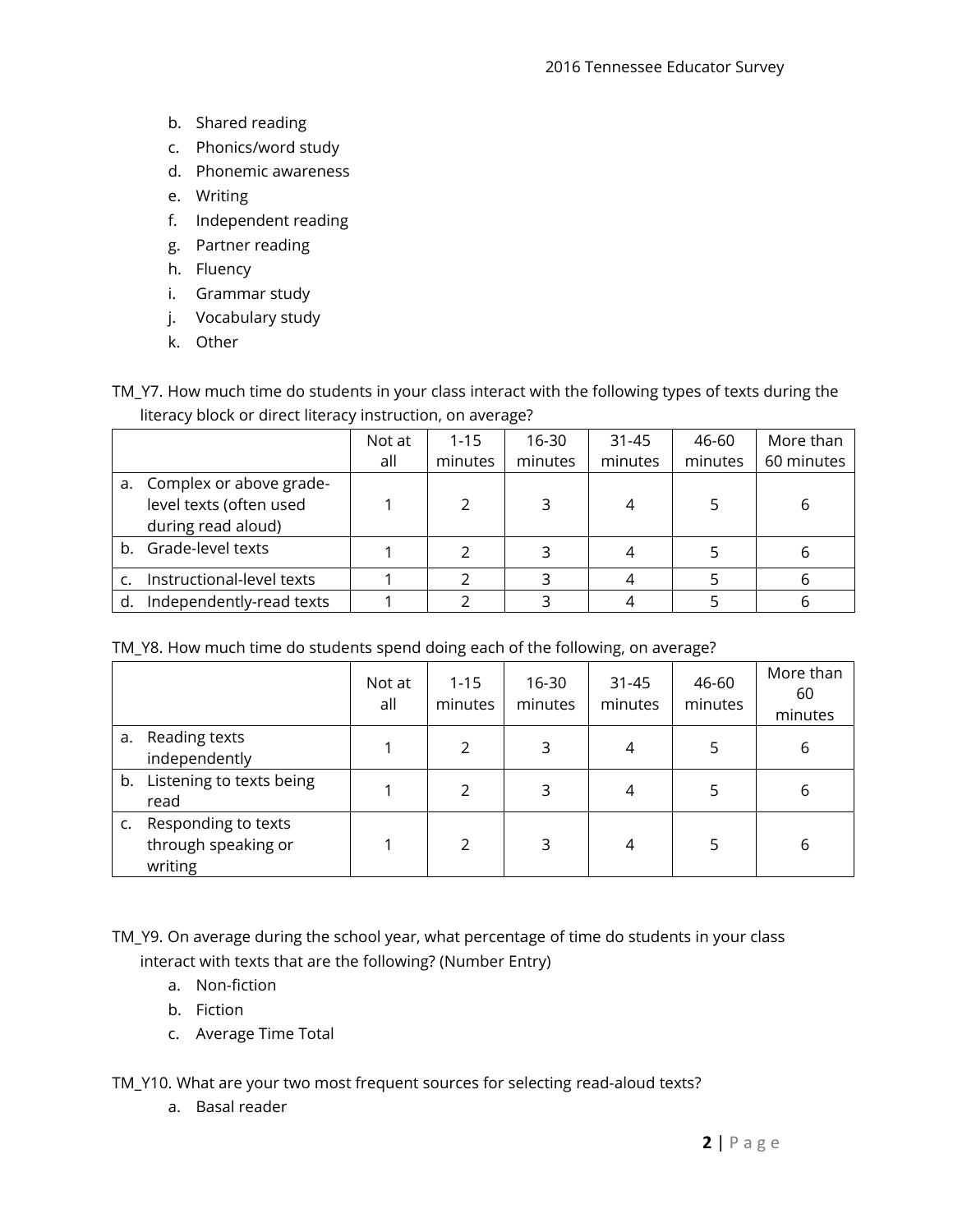- b. District pacing guide or scope and sequence
- c. School leaders
- d. Grade-level teams
- e. Student choice/interest
- f. I select the texts myself
- g. Other (please specify)

TM\_Y11. What are your two most frequent sources for selecting students' independent reading texts?

- a. Basal reader
- b. District pacing guide or scope and sequence
- c. School leaders
- d. Grade-level teams
- e. Student choice/interest
- f. I select the texts myself
- g. Other (please specify)

## TM\_Y12. How often have you used the following activities in your classroom?

|    |                                    |        | A couple of    |          |                |       |
|----|------------------------------------|--------|----------------|----------|----------------|-------|
|    |                                    |        | times          | A couple |                |       |
|    |                                    |        | during the     | of times | A couple of    |       |
|    |                                    | Not at | school         | per      | times per      |       |
|    |                                    | All    | year           | month    | week           | Daily |
| a. | Read a picture book to your        | 1      | 2              | 3        | 4              | 5     |
|    | class.                             |        |                |          |                |       |
|    | b. Read from a children's novel to | 1      | $\overline{2}$ | 3        | 4              | 5     |
|    | your class.                        |        |                |          |                |       |
|    | c. Read from a non-fiction text to | 1      | $\overline{2}$ | 3        | 4              | 5     |
|    | your class.                        |        |                |          |                |       |
|    | d. Read from books of students'    | 1      | 2              | 3        | $\overline{4}$ | 5     |
|    | choosing to your class.            |        |                |          |                |       |
| e. | Took your students to the          | 1      | 2              | 3        | $\overline{4}$ | 5     |
|    | library.                           |        |                |          |                |       |
| f. | Had students read together         | 1      | 2              | 3        | 4              | 5     |
|    | from a class set of books.         |        |                |          |                |       |
| g. | Given students class time for      | 1      | 2              | 3        | 4              | 5     |
|    | their own reading.                 |        |                |          |                |       |
|    | h. Conducted conferences with      |        |                |          |                |       |
|    | students about what they had       | 1      | 2              | 3        | 4              | 5     |
|    | read.                              |        |                |          |                |       |
| i. | Had children talk with other       |        |                |          |                |       |
|    | students about books they had      | 1      | 2              | 3        | 4              | 5     |
|    | read.                              |        |                |          |                |       |